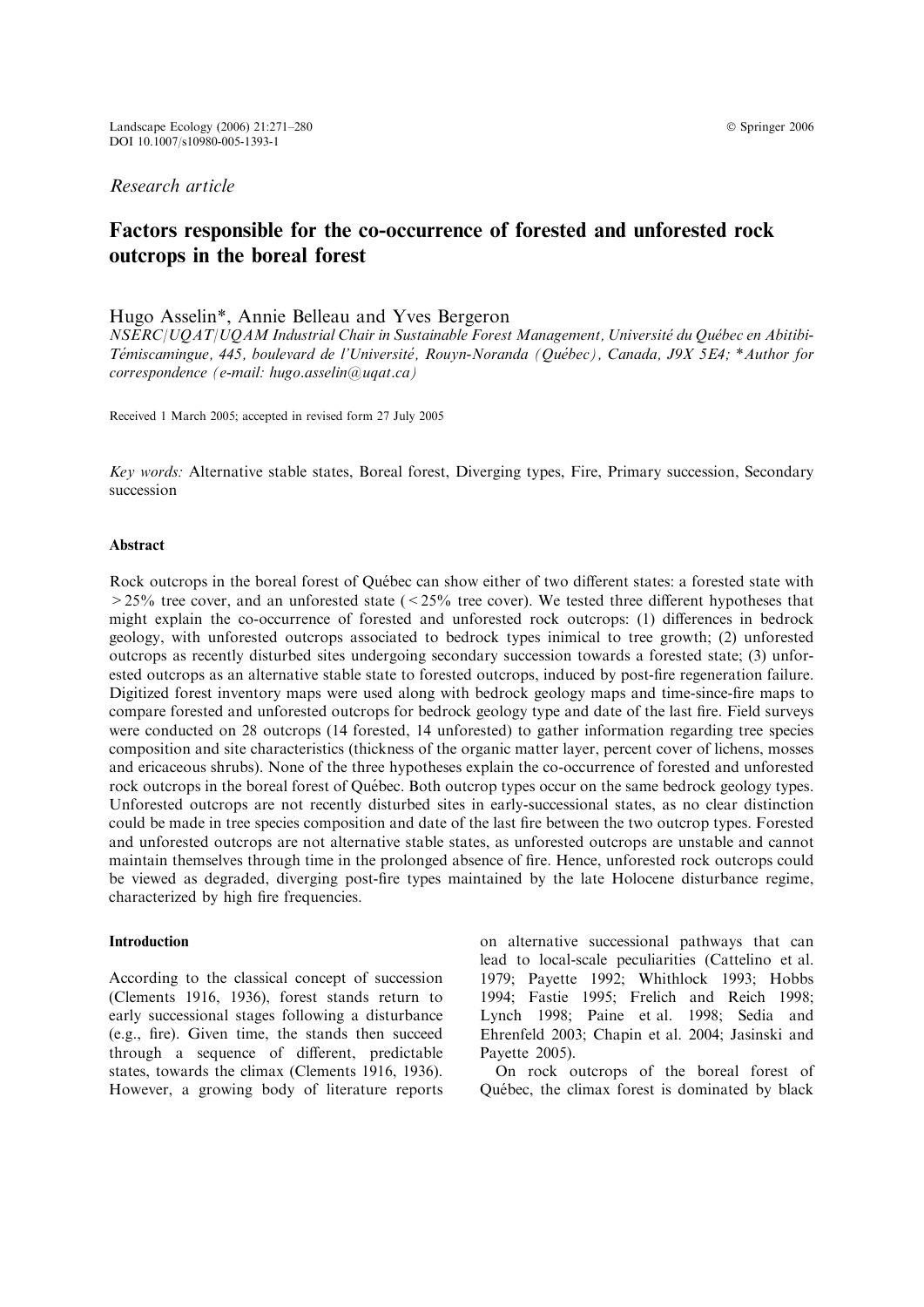spruce (Picea mariana (Mill.) B.S.P.) and eastern white cedar (*Thuja occidentalis* L.) (Bergeron and Dubuc 1989). However, many rock outcrops show an alternative to the forested state characterized by  $\lt 25\%$  tree cover. The reasons for a reduced tree cover on these outcrops are unknown. Three different hypotheses can be put forward to explain the co-occurrence of forested and unforested rock outcrops: (1) Bedrock geology type has been suggested as a possible factor explaining differences in vegetation patterns between sites (Strahler 1978; Wiser et al. 1996; Kruckeberg 2002); (2) Unforested outcrops could represent recently disturbed sites undergoing secondary succession, eventually leading to a forested climax (Skutch 1929; Oosting and Anderson 1939; Gaudreau 1979); (3) Forested and unforested rock outcrops could also be viewed as alternative stable states, with unforested outcrops resulting from post-fire regeneration failure.

This study uses cartographic and field data to investigate which of the three aforementioned hypotheses best explains the co-occurrence of forested and unforested rock outcrops in the boreal forest.

bioclimatic domains. The northern part belongs to the black spruce – feather moss bioclimatic domain, and the southern part to the balsam fir (Abies balsamea (L.) Mill.) – paper birch (Betula papyrifera Marsh.) bioclimatic domain (Grondin 1996; Saucier et al. 1998; Bergeron et al. 2004b). The bedrock geology is composed of granitoid  $(50\%)$ , volcanic  $(40\%)$ , and sedimentary  $(10\%)$ rocks formed ca. 2.7 billion years ago (Hocq and Verpaelst 1994). After the Wisconsin glaciation, glacial lakes Barlow and Ojibway covered the region until their abrupt discharge through Hudson Bay ca. 7900 years ago (Vincent and Hardy 1977; Veillette 1994). Clay deposits are found below ca. 300 m, the level attained by lake Barlow-Ojibway prior to its discharge (Veillette 1994). Higher elevations acted as islands during the glacial lakes episode and are now either covered by waterreworked glacial deposits or left bare as rock outcrops (Bergeron et al. 1982; Clayden and Bouchard 1983). Rock outcrops are more frequent in the southern zone, sometimes referred to as the Abitibi Highlands (Asselin 1995). From south to north across the study area, mean annual temperature varies from 1.7 to 0  $\degree$ C, and mean annual precipitation from 880 to 975 mm (Environment Canada 2005).

## Methods

### Study area

The study area is located in the Abitibi region of western Québec (Figure 1) and overlaps two

### Data collection

Two different types of data were used in this study. First, digitized forest inventory maps, bedrock



Figure 1. Location of the study area. The rectangle represents the total area covered by the maps used in the cartographic study (between 48°15' and 50°00' N and between 78°30' and 79°30' W) and the 14 dots correspond to the sites where field data were gathered (two outcrops at each site, one forested and one unforested). The black spruce – moss and balsam fir – paper birch bioclimatic domains are shown as shaded areas.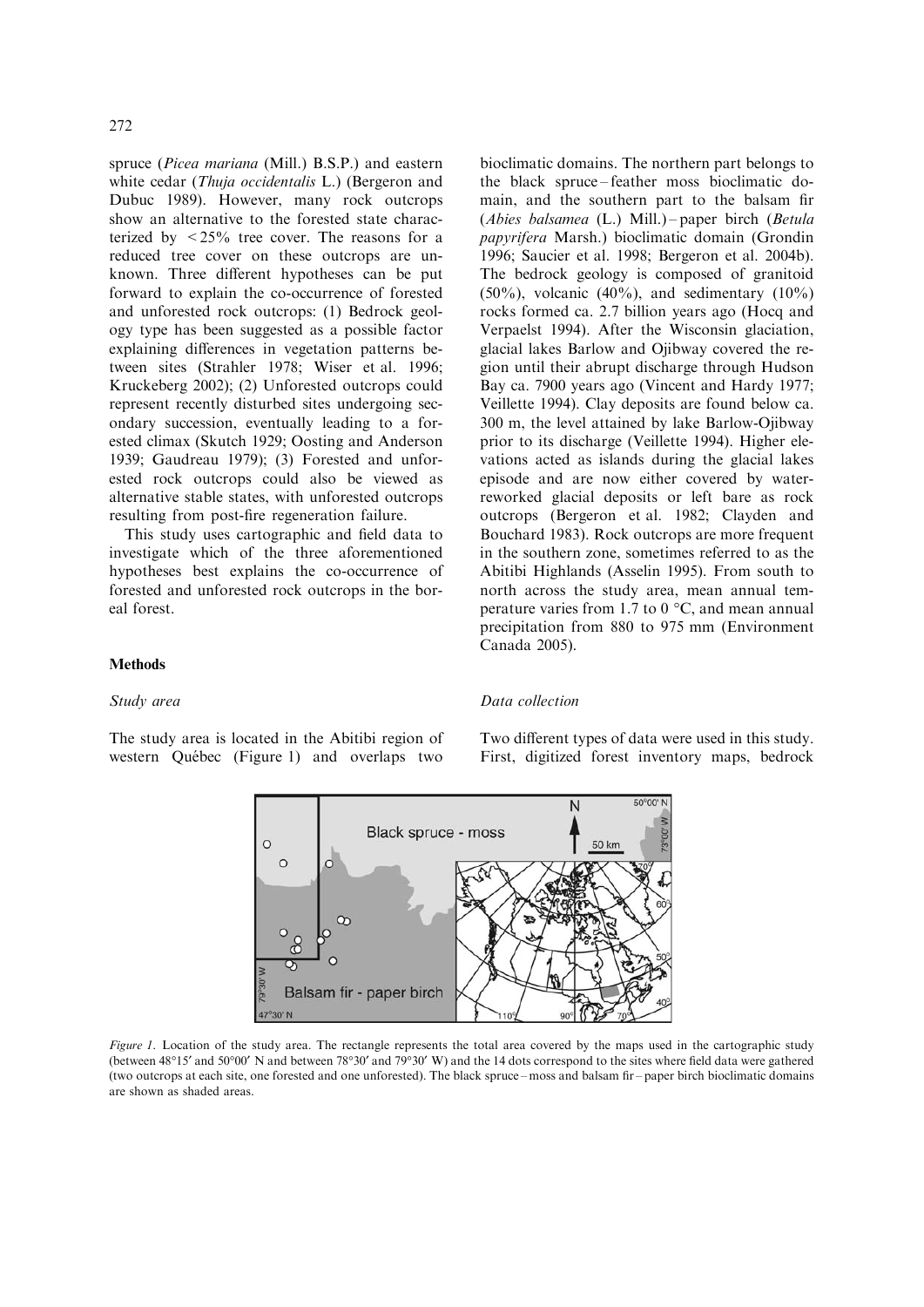geology maps, and time-since-fire maps were analyzed using a geographic information system to determine if bedrock geology type and date of the last fire play a role in outcrop openness. Second, field data from 28 outcrops were used to verify for differences in species composition and site characteristics between forested and unforested outcrops.

# Map data

Using digitized forest inventory maps (Figure 1) and a geographic information system (ArcView 3.2; ESRI Inc., New York, USA), all polygons with elevation higher than the mean (350 m a.s.l.) in the southern portion of the study area and 300 m a.s.l. in the northern portion) and with no soil deposit or only a thin soil layer  $(< 25$  cm) were designated as rock outcrops ( $N = 1532$ ). Polygons for which the forest inventory maps indicated disturbance by logging or insect outbreaks  $(N = 698)$  were not used in the analyses. From the remaining polygons, those with the dry, bare land attribute and <25% tree cover were considered as unforested outcrops  $(N = 289)$ . The other polygons (>25% tree cover) were considered as forested outcrops  $(N = 545)$ .

The superposition of bedrock geology maps to the forest inventory maps allowed a bedrock geology type to be assigned to each selected polygon. For simplification, the original number of bedrock geology types (27) was reduced by grouping into functional groups (Table 1). Bedrock geology types were first grouped according to formation process (igneous, sedimentary or metamorphic). Different igneous types were then separated according to cooling process (extrusive

Table 1. Grouping of the different bedrock geology types.

| Formation<br>modality      | Cooling<br>process | Acidity                                       | Group                                          |
|----------------------------|--------------------|-----------------------------------------------|------------------------------------------------|
| Igneous                    | Extrusive          | Felsic<br>Intermediate<br>Mafic<br>Ultramafic | Rhyolite<br>Andesite<br><b>Basalt</b><br>Other |
|                            | Intrusive          | Felsic<br>Intermediate<br>Mafic<br>Ultramafic | Granite<br>Diorite<br>Gabbro<br><i>Other</i>   |
| Sedimentary<br>Metamorphic |                    |                                               | Sedimentary<br>Other                           |

or intrusive) and to acidity (reflecting composition in silica (acid or felsic) and ferro-magnesium (basic or mafic)). Because metamorphic and ultramafic rocks are rare in the region, they were grouped in the 'other' category.

The date of the last fire was determined for each polygon (forested and unforested) using archival data from the Fire Protection Service of Québec for post-1945 fires and a dendroecological reconstruction (Bergeron et al. 2004b) for pre-1945 fires. Dates were assigned to one of six 50 year classes (1701–1750; 1751–1800; 1801–1850; 1851–1900; 1901–1950; 1951–2000). The spatial resolution of the fire reconstruction was lower for the pre-1945 and thus small fires might have been missed, as well as small patches of unburnt territory inside large fires. The data was used nonetheless, as the margin of error was assumed to be the same for both forested and unforested rock outcrops.

To decipher the possible influence of bedrock geology type on outcrop forest cover, the frequency distribution of bedrock geology types was compared for forested and unforested outcrops using a chi-square test (Zar 1996). A chi-square test was also used to compare the frequency distribution of dates of the last fire for forested and unforested outcrops in order to determine whether unforested outcrops burned more recently than forested outcrops. The 1701–1750 class was underrepresented and thus excluded from the analysis.

# Field data

Field inventories were conducted in the summer of 2002 on 28 rock outcrops, i.e. 14 pairs of forested and unforested outcrops (Figure 1), selected on the bases of accessibility and absence of logging or insect disturbance. All visited outcrops were small  $(13 \pm 10 \text{ ha})$  and had an elongated shape. For each outcrop, tree species were inventoried at every 20 m along a 200 m transect using the pointcentred quadrant method (Mueller-Dombois and Ellenberg 1974). At each sampling point, the nearest tree with a DBH (diameter at breast height) >7 cm was selected in each of the four quadrants, and the species, DBH, height and distance from the point were noted. Regeneration was also inventoried by noting the nearest individual with a height <1 m in each quadrant of each sampling point. The percent cover of lichens,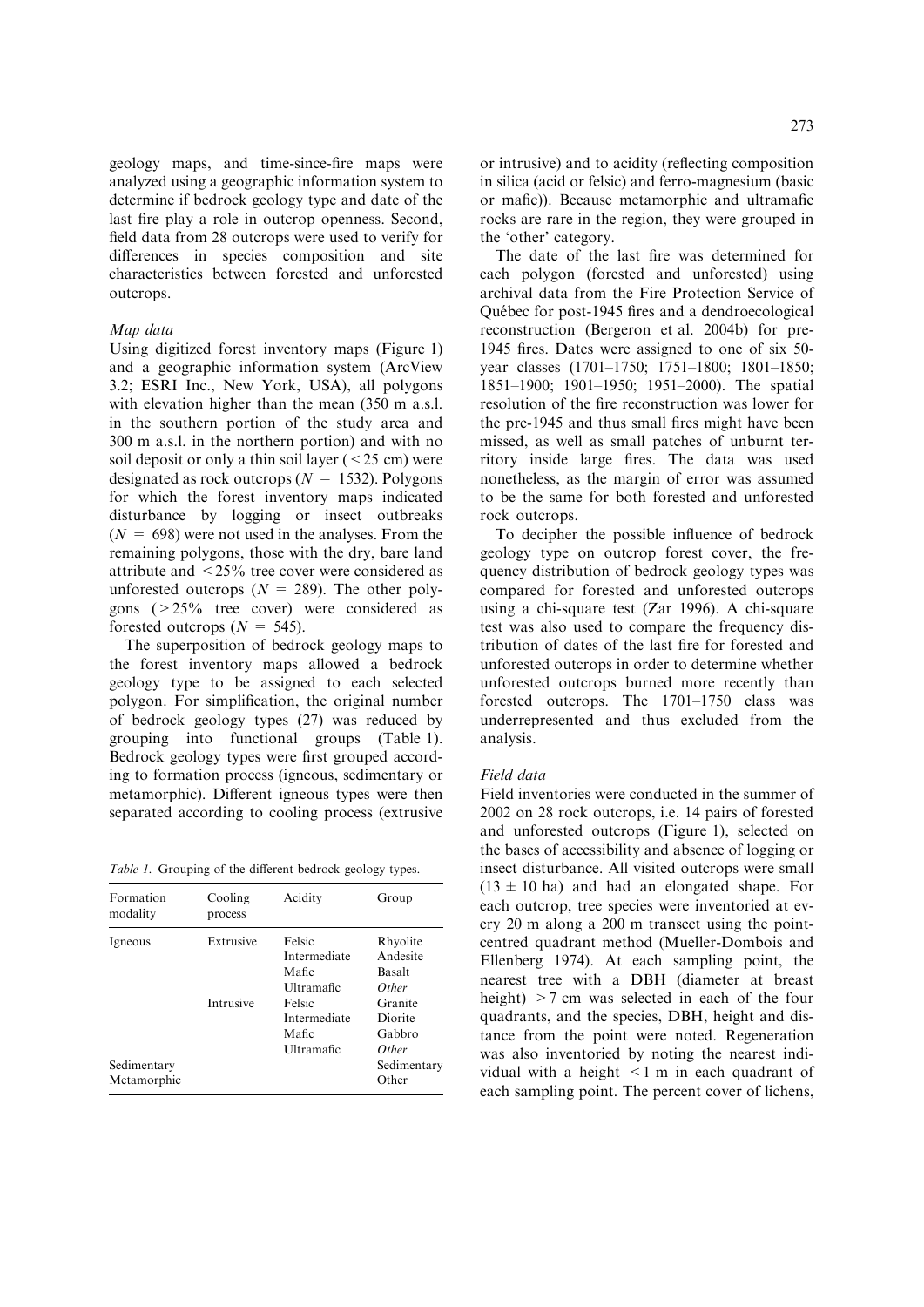mosses and ericaceous shrubs was visually estimated inside a  $4 \text{ m}^2$  quadrat centred on each sampling point. The thickness of the organic matter layer was measured in the centre and at each corner of the  $4 \text{ m}^2$  quadrat to calculate an average value.

A correspondence analysis (CA) was used to investigate the relationship between tree species composition and outcrop forest cover using CA-NOCO 4.5 (ter Braak and Šmilauer 2002). The 28 sites were ordered according to the relative frequency of tree (DHB  $>7$  cm) and regeneration (height <1 m) species. If unforested outcrops are recently disturbed sites undergoing secondary succession, they should be more closely associated to early-successional species.

The thickness of the organic matter layer, as well as the percent cover of lichens, mosses and ericaceous shrubs were used as environmental (site) variables in a stepwise discriminant function analysis (DFA) using SPSS 11.0 1 (SPSS, 2001) to determine the role played by site factors in outcrop openness. For both types of outcrops to be alternative stable states, they should show no difference in site characteristics (Connell and Sousa 1983; Hobbs 1994; Jasinski and Asselin 2004), or, if they do, the differences should postdate the establishment of the stands (Sousa and Connell 1985). Furthermore, forested and unforested outcrops will only be considered alternative stable states if they both are persistent (i.e., pass through one or more turnovers) (Connell and Sousa 1983; Jasinski and Asselin 2004).

#### Results

## Map data

According to the last forest inventory data (Québec Ministry of Natural Resources 1994), the study area presents 1532 outcrops. From the 834 outcrops retained for analysis (outcrops for which there was no apparent logging or insect disturbance), 35% (289/834) were characterized as unforested (i.e., with <25% forest cover). No difference was found between forested and unforested outcrops for bedrock geology type (chisquare,  $p > 0.75$ ; Figure 2) and date of the last fire (chi-square,  $p > 0.25$ ; Figure 3).



Figure 2. Frequency distribution of bedrock geology types for forested (black bars,  $N = 545$ ) and unforested (grey bars,  $N = 289$ ) outcrops.



Figure 3. Frequency distribution of time-since-fire data for forested (black bars,  $N = 533$ ) and unforested (grey bars,  $N = 289$ ) outcrops.

### Field data

A correspondence analysis (CA) using the relative frequency of tree species for the 28 sampled outcrops did not show any clear segregation pattern between forested and unforested outcrops (Figure 4a). The variance of tree species data explained by the first two CA axes was 33.6 and  $25.1\%$ , respectively (total = 58.7%). Trembling aspen (Populus tremuloides Michx.), red maple (Acer rubrum L.), and white spruce (Picea glauca (Moench) Voss.) appeared more closely associated to forested outcrops. Black spruce, red pine (Pinus resinosa Ait.) and white pine (Pinus strobus L.) seemed to be more closely associated to unforested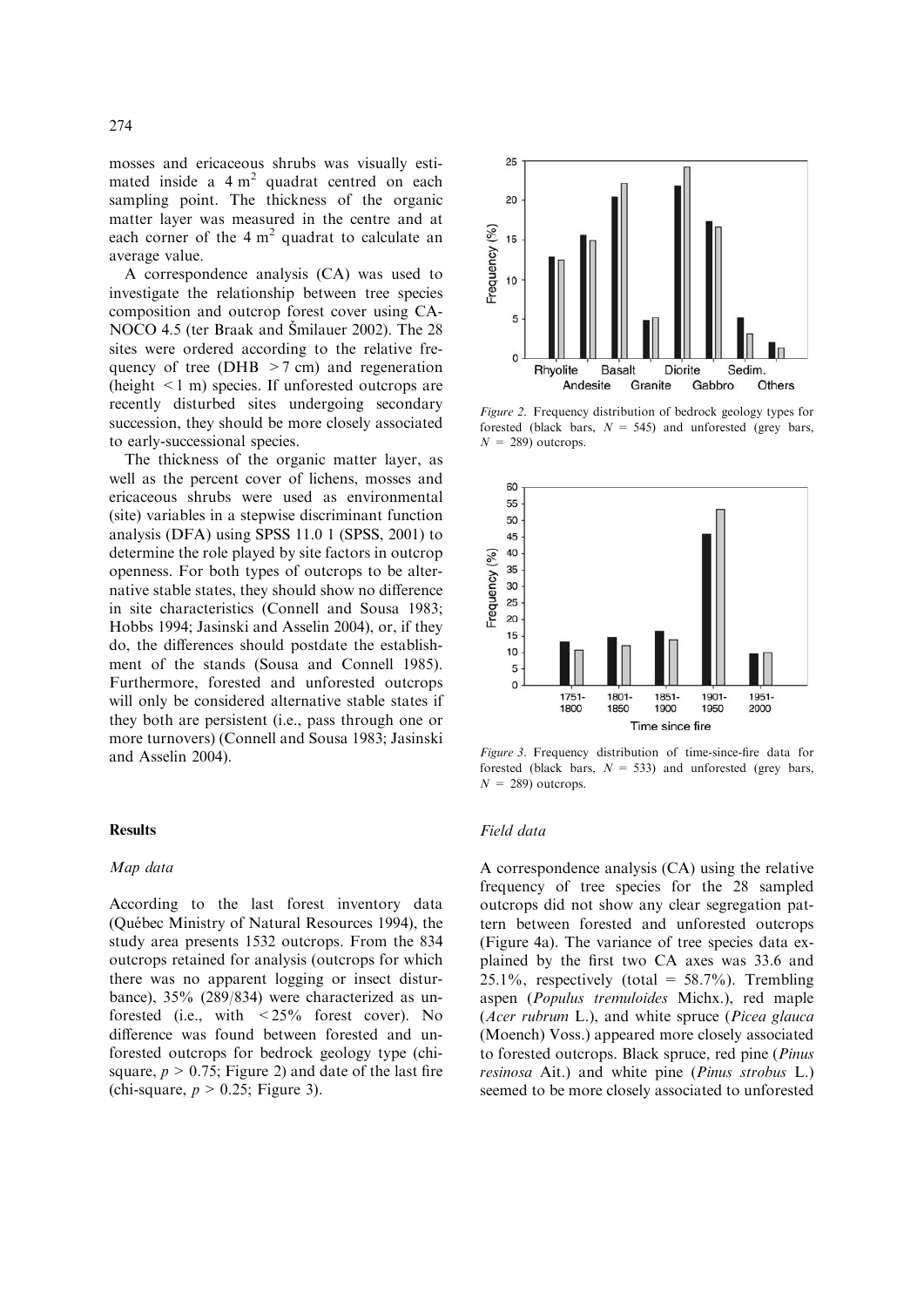outcrops. The other species were indifferently associated to forested or unforested outcrops: paper birch, eastern larch (Larix laricina (Du Roi) Koch.), eastern white cedar, jack pine (Pinus banksiana Lamb.), and balsam fir.

The CA for regeneration composition did not show any marked difference between forested and unforested outcrops (Figure 4b). The first two CA axes explained 26.6 and 25.5% of the variance, respectively (total =  $52.1\%$ ). The CA nevertheless showed that some light-demanding species were more closely associated with unforested outcrops (paper birch, jack pine, red pine), while shade-tolerant species were associated with forested outcrops (white spruce, balsam fir, eastern white cedar).



Figure 4. Scatterplots of first and second axes of the correspondence analysis for trees (DBH  $>7$  cm) (a) and for regeneration (height  $\leq 1$  m) (b), with eigenvalues in brackets. Total inertia is 1.463 for trees and 1.820 for regeneration. Black  $dots =$  forested outcrops, white dots  $=$  unforested outcrops.  $BF$  = balsam fir;  $BS$  = black spruce;  $EC$  = eastern white cedar;  $EL =$  eastern larch;  $JP =$  jack pine;  $PB =$  paper birch;  $RM = red$  maple;  $RP = red$  pine;  $TA = trembling$ aspen;  $WP =$  white pine;  $WS =$  white spruce.

However, trembling aspen (a light-demanding species) was more closely associated with forested outcrops and red maple (a shade-tolerant species) was more closely associated with unforested outcrops. Other species (black spruce, eastern larch) were indifferently associated to forested or unforested outcrops.

A stepwise discriminant function analysis (DFA) was performed to determine which of the environmental variables best discriminated between forested and unforested outcrops. The standardized canonical discriminant function coefficients are shown in Table 2. The only variables retained were thickness of the organic matter layer and percent lichen cover. The thickness of the organic matter layer was strongly, positively correlated to the discriminant function and forested outcrops had a thicker organic matter layer. By contrast, lichen cover was negatively correlated to the discriminant function and unforested outcrops had more lichen. Percent cover of mosses and ericaceous shrubs were not selected by the stepwise procedure.

#### **Discussion**

Although bedrock geology type has previously been shown to affect species composition on rock outcrops (Strahler 1978; Wiser et al. 1996; Kruckeberg 2002), results of a chi-square test comparing forested and unforested outcrops did not show any difference for bedrock geology type  $(p > 0.75$ ; Figure 2), thus this factor is excluded as a potential explanation for the occurrence of unforested rock outcrops in the boreal forest. This does not mean that bedrock geology type has no influence on species composition, but the effects are probably more pronounced for lower vegetation strata. Hence, the reason for co-occurrence of forested and unforested rock outcrops should be sought elsewhere.

Changes in vegetation composition during the Holocene can be linked to changes in disturbance regimes (Green 1982; Bergeron 1998). Therefore, understanding fire legacy could help explain the presence or absence of a forest cover on rock outcrops. Fire is the main disturbance agent affecting boreal forest stands (Rowe and Scotter 1973; Heinselman 1981; Payette 1992). Fire has already been identified as the triggering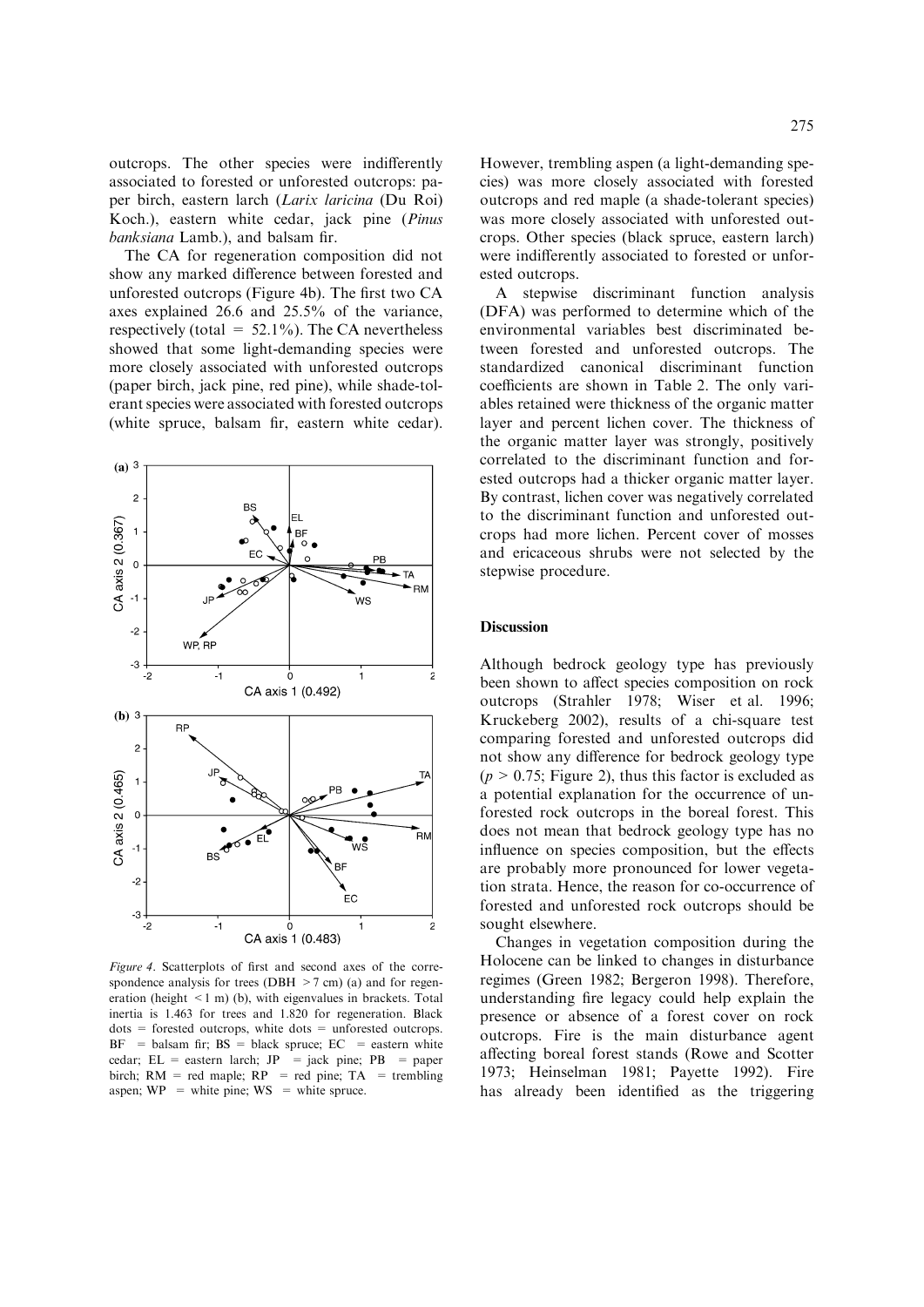Table 2. Results of the dicriminant function analysis (DFA) performed on forested vs. unforested outcrops.

|                          | Standardized coefficient |  |
|--------------------------|--------------------------|--|
| Organic matter thickness | 0.961                    |  |
| Lichen cover             | $-0.565$                 |  |
| Moss cover               | Not selected             |  |
| Ericaceous shrubs cover  | Not selected             |  |
|                          |                          |  |

Standardized canonical discriminant function coefficients are given for a standard DFA and for a stepwise DFA.

mechanism of landscape opening in the foresttundra of Québec (Payette and Gagnon 1985; Arseneault and Payette 1992), where deforestation took place over the last 3000 years (Gajewski et al. 1993; Asselin and Payette 2005) due to postfire regeneration failure under a cool climate (Sirois and Payette 1991). A similar explanation has been provided for the origin, ca. 2500 years ago, of park-forest vegetation in Wyoming (Lynch 1998), where pine-spruce-fir forests were replaced by Artemisia-dominated, treeless parks following post-fire regeneration failure due to a cool climate. Whitlock (1993) attributed the origin of park forests in Yellowstone National Park over the last 2000 years to climatic conditions, increased fire frequency, and bark beetle infestations. Fire also played a key role in the origin of the southernmost spruce-lichen woodlands in Québec. Regeneration failure following compound disturbances (i.e., a spruce budworm outbreak closely followed by a fire) caused the transformation of spruce-moss forests into spruce-lichen woodlands between 1440 and 580 years ago (Payette et al. 2000; Jasinski and Payette 2005).

Fire-induced deforestation was already suggested as a potential explanation for the occurrence of unforested rock outcrops (Skutch 1929; Oosting and Anderson 1939; Gaudreau 1979). However, these authors expected that, given time, deforested outcrops would undergo succession towards a closed-crown, forested state. This study presents two lines of evidence suggesting this might not be the case. First, a chi-square test revealed no difference between the frequency distribution of date of the last fire for forested and unforested outcrops ( $p > 0.25$ ; Figure 3). Second, if unforested outcrops were in early successional stages, their vegetation composition should be dominated by early-successional species. However,

CA results do not show a clear distinction between forested and unforested outcrops in regards to species composition of mature trees and regeneration (Figure 4). Moreover, trembling aspen – a species usually associated with early-successional stages – was more closely associated with forested outcrops, and red maple – a shade-tolerant species – was more closely associated with unforested outcrops (Figure 4). Other species (most notably black spruce and eastern larch) were indifferently associated to forested or unforested outcrops, maybe reflecting a broad range of tolerance.

Increased fire frequency in the late Holocene (roughly the last 3000 years) that led to landscape opening in other regions (Whitlock 1993; Lynch 1998; Asselin and Payette 2005; Jasinski and Payette 2005) also occurred in the boreal forest of Québec where fire intervals were  $2-3$  times longer in the mid-Holocene (7500–2500 years ago) than during the last 2500 years (Bergeron et al. 1998; Carcaillet et al. 2001). This increased the likeliness that severe or successive fire events would eliminate the organic matter layer from rock outcrops and thus cause the initiation of primary succession, which can take up to 5–10 times longer than secondary succession (Barbour et al. 1987). Although primary succession on rock outcrops has been extensively studied (Whitehouse 1933; Oosting and Anderson 1937, 1939; McVaugh 1943; Keever et al. 1951; Winterringer and Vestal 1956; Burbanck and Platt 1964; Shure and Ragsdale 1977; Phillips 1981; Burbanck and Phillips 1983; Uno and Collins 1987), very few accounts are available as to how much time is necessary to return to a forested state. Burbanck and Platt (1964) obtained a radiocarbon date of 670 years BP (before present) for an outcrop of the Piedmont Plateau of Georgia. Similarly, the study of an andesitic chronosequence by Lilienfein et al. (2003) showed that the development of a closed forest took about 600 years on a volcanic mudflow in California. Studying primary succession on fluvial terraces, Mann and Plug (1999) found that it took ca. 1000 years before a forest cover developed on the sites. In southern Québec, Muller and Richard (2001) found that the 'periglacial desert' phase lasted ca. 1000–1500 years after deglaciation. Thus, the limited evidence available points towards a timeframe of ca. 1000 years for primary succession to proceed on rock outcrops. A palaeoecological study of an unforested rock outcrop in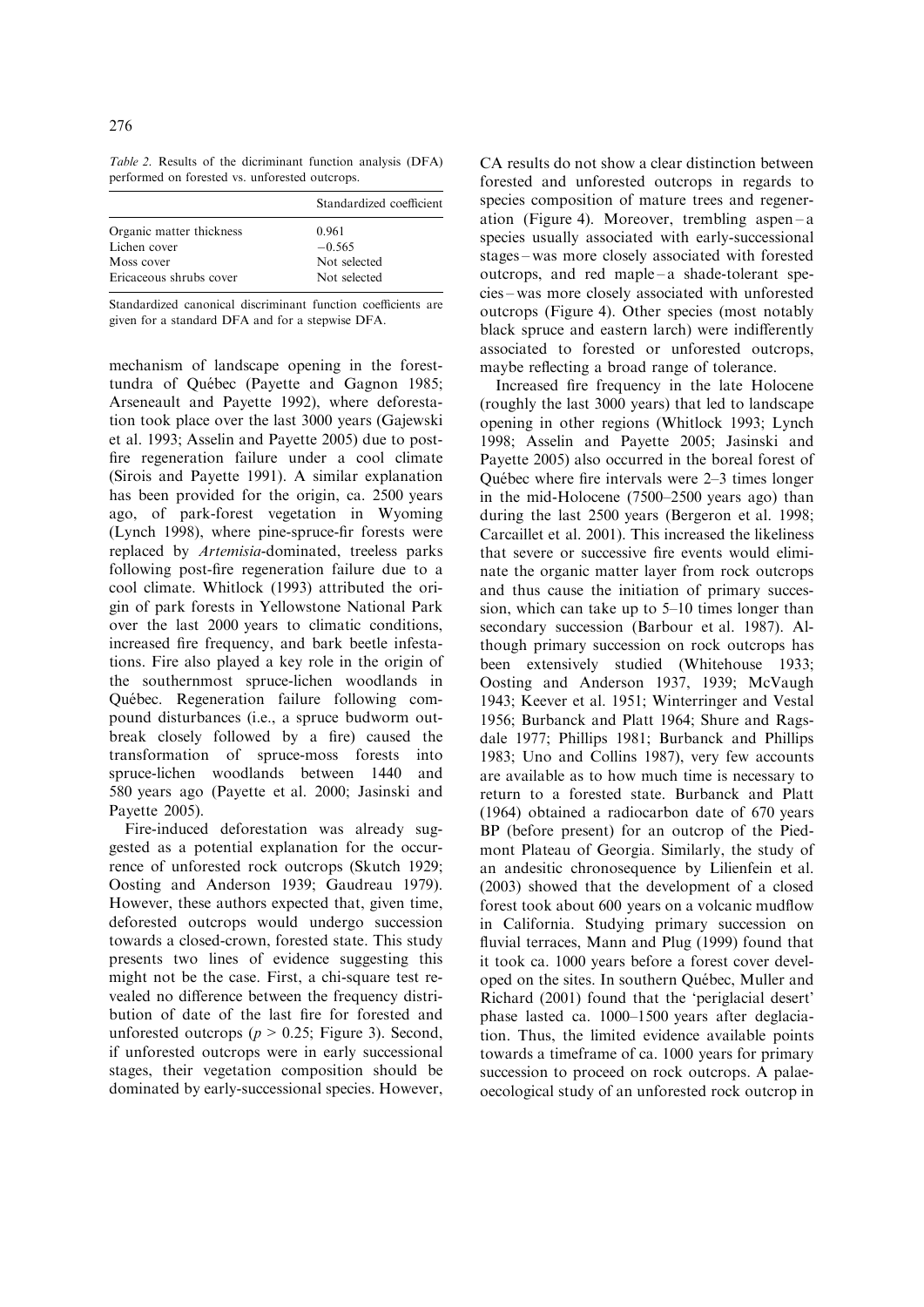the Abitibi region showed that openness resulted from increased fire frequency starting 1465 years ago (Larocque et al. 2003). It thus seems that mechanisms must have taken place that prevented this outcrop (and possibly others) to develop a closed canopy and to remain in its unforested state.

Differences between forested and unforested outcrops for organic matter thickness and lichen cover (as revealed by the DFA; Table 2) could explain why unforested outcrops tend to remain open longer than expected. The most important factors for successful tree colonization are distance from seed-bearing individuals (Asselin et al. 2001) and availability of safe sites for germination (Simard et al. 2003). Distance from seed-bearing trees is not an issue for rock outcrops, as the surrounding forest acts as a permanent seed bank guaranteeing constant seed supply. Unforested rock outcrops are associated with thinner organic matter layers (Table 2), thus increasing the likeliness of occurrence of patches of bare rock. The microclimate associated with bare rock surfaces (hot and dry) is detrimental to tree seed germination, which requires cooler and wetter microsites provided by organic matter accumulation (Burbanck and Platt 1964; Shure and Ragsdale 1977; Phillips 1981, 1982; Burbanck and Phillips 1983; Uno and Collins 1987; Houle and Phillips 1989). Higher frequency of summer droughts in the late Holocene (Carcaillet et al. 2001) renders the thin organic matter layer of unforested outcrops more susceptible to erosion (McVaugh 1943; Winterringer and Vestal 1956; Shure and Ragsdale 1977; Clayden and Bouchard 1983), reducing the likelihood of accumulations thick enough to allow tree seed germination. Apart from the detrimental effects of bare rock surfaces, physical and chemical effects of lichens (which are associated with unforested outcrops; Table 2) have been shown to prevent seed germination (Brown and Mikola 1974; Kershaw 1977; Houle and Filion 2003; Sedia and Ehrenfeld 2003). Although germination is possible in cracks between lichen patches or on exposed mineral soil (Cowles 1982; Sirois 1993), it is unlikely that it might lead to canopy closure under a regime of frequent forest fires.

Percent cover of mosses and ericaceous shrubs were not selected by the stepwise DFA. Moss cover is more closely associated with forested outcrops and yielded the same (although reverse) information as lichen cover. It was thus rejected by the stepwise procedure. The absence of a difference between forested and unforested outcrops with regards to percent cover of ericaceous shrubs minimizes the potential effects of allelopathy on tree seed germination and establishment (Mallik 2003).

# Are forested and unforested rock outcrops alternative stable states?

Two aspects are fundamental in the definition of alternative stable states. First, both states should occur under the same environmental conditions (Connell and Sousa 1983; Hobbs 1994; Jasinski and Asselin 2004). Once an alternative stable state establishes on a particular site, the new species assemblage will undoubtedly affect environmental conditions. This is accounted for by the theory of alternative stable states, but the change must come from the new assemblage, and not from the disturbance that caused the shift to a new state or by climate change (Sousa and Connell 1985). The second essential component of the definition of alternative stable states is that they must maintain themselves through time, i.e., they must be persistent (Connell and Sousa 1983; Jasinski and Asselin 2004).

Unforested rock outcrops of the boreal forest cannot be interpreted as an alternative stable state to the forested outcrops because neither of the two fundamental conditions are met. There is evidence of recent fire occurrence on some forested rock outcrops (Figure 3). Thus, unless all the organic matter is removed, an outcrop deforested by fire will undergo secondary succession towards a forested climax state. If, on the other hand, the organic matter layer is totally removed by a rapid succession of fires or by an exceptionally severe fire, then the outcrop will undergo primary succession. There is no alternative. Although unforested rock outcrops are maintained as such by recurrent fire events that prevent canopy closure (Clayden and Bouchard 1983), successional species replacements occur in the lower vegetation strata (lichens, mosses, Cyperaceae, Poaceae and lowlying shrubs; H. Asselin personal observation). Thus, unforested outcrops are unstable, i.e., their state cannot be maintained through time in the prolonged absence of fire.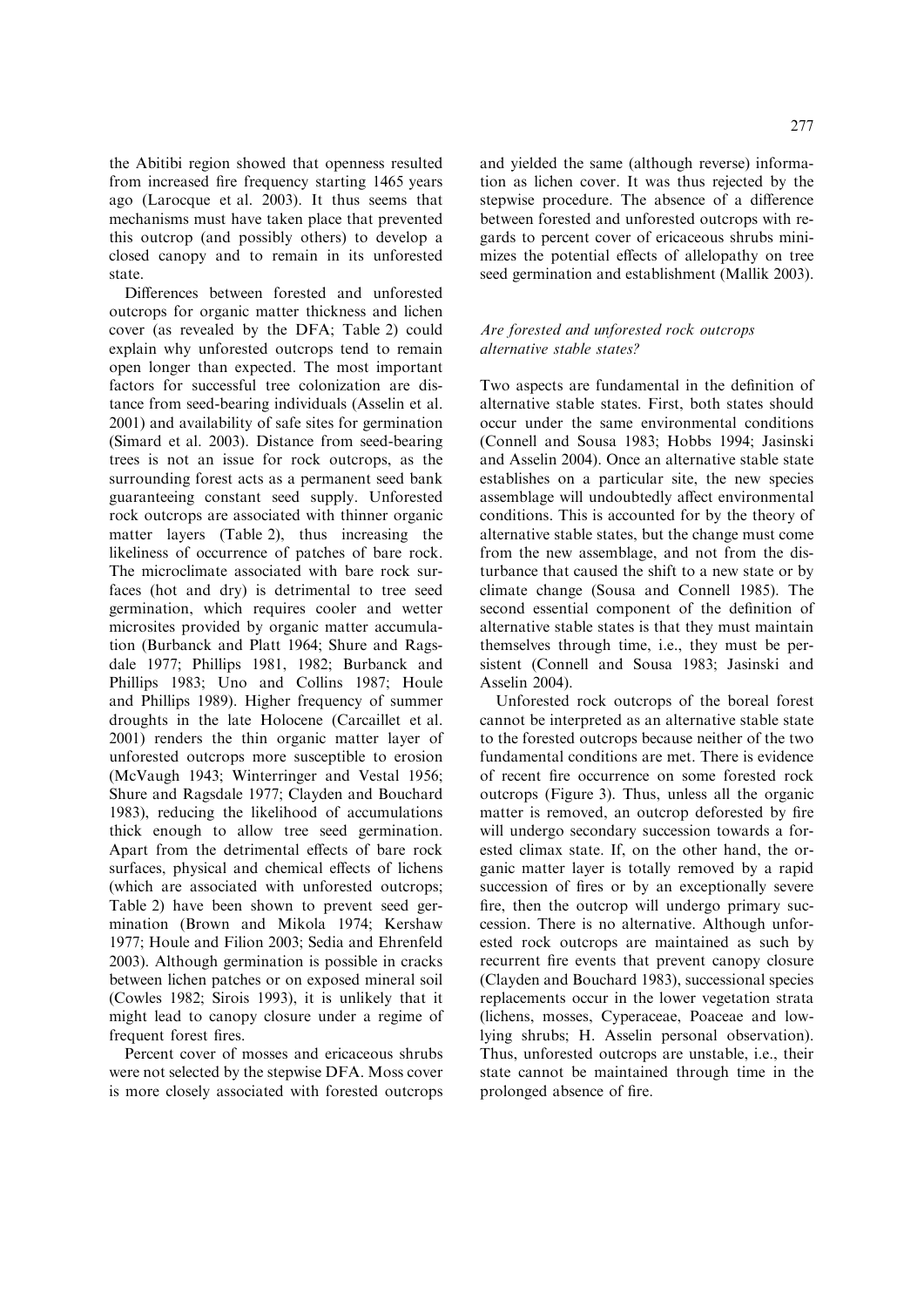#### Conclusion

No evidence could be found to support the three hypotheses explored in the present paper regarding the co-occurrence of forested and unforested rock outcrops in the boreal forest: (1) There was no difference in bedrock geology type between forested and unforested outcrops; (2) Unforested outcrops are not recently disturbed sites undergoing secondary postfire succession; and (3) Forested and unforested outcrops do not fit the definition of alternative stable states. Alternatively, boreal unforested rock outcrops could be considered as degraded, diverging post-fire types (sensu Payette 1992). Although this hypothesis bears some resemblance with the second of the three aforementioned hypotheses (fire plays a central role), it involves a different timescale. A diverging (unforested) post-fire type is created when the organic matter covering a rock outcrop is completely eliminated by successive fires or by a single, high severity fire. The disturbance does not have to be recent (as in hypothesis 2) and could have happened anytime during the late Holocene (the last 3000 years), a period characterized by high fire frequencies. The primary succession that follows complete removal of organic matter takes much longer to complete than the usual post-fire secondary succession and return to the forested type is precluded by the high fire frequencies typical of the late Holocene. However, fire frequencies have been decreasing in eastern boreal forests since the end of the Little Ice Age (Bergeron and Archambault 1993; Bergeron et al. 2001) and the trend is predicted to continue – although modestly – during the 21st century (Bergeron et al. 2004a). Conditions might thus eventually allow unforested rock outcrops to proceed towards a forested state.

# Acknowledgments

Thanks to Daniel Charbonneau for help in the field. The bedrock geology classification was kindly provided by Raphaël Mermillod-Blondin. Nicole Fenton, Paul Jasinski, and Violaine Lafortune made thoughtful comments on an earlier draft of the manuscript. Financial support was provided by the Natural Sciences and Engineering Research Council of Canada (Network of Centres of Excellence in Sustainable Forest Management program) and by the Fonds de recherche sur la nature et les technologies du Québec.

#### **References**

- Arseneault D. and Payette S. 1992. A post-fire shift from lichenspruce to lichen-tundra vegetation at tree line. Ecology 73: 1067–1081.
- Asselin H. and Payette S. 2005. Late Holocene opening of the forest tundra landscape in northern Québec, Canada. Global Ecol. Biogeogr. 14: 307–313.
- Asselin H., Fortin M.-J. and Bergeron Y. 2001. Spatial distribution of late-successional coniferous species regeneration following disturbance in southwestern Québec boreal forest. For. Ecol. Manage. 140: 29–37.
- Asselin M. 1995. L'Abitibi-Témiscamingue: trois sous-régions, une région. In: Vincent O. (ed), Histoire de l'Abitibi-Témiscamingue. Collection Les régions du Québec, No. 7, Institut québécois de recherche sur la culture, Québec, Canada, pp. 21–65.
- Barbour M.G., Burk J.H. and Pitts W.D. 1987. Terrestrial plant ecology, second edition. The Benjamin/Cummings Publishing Company, Inc, Menlo Park.
- Bergeron Y. 1998. Les conséquences des changements climatiques sur la fréquence des feux et la composition forestière au sud-ouest de la forêt boréale québécoise. Géogr. phys. Quatern. 52: 1–7.
- Bergeron Y. and Archambault S. 1993. Decreasing frequency of forest fires in the southern boreal zone of Québec and its relation to global warming since the end of the ''Little Ice Age''. Holocene 3: 255–259.
- Bergeron Y. and Dubuc M. 1989. Succession in the southern part of the Canadian boreal forest. Vegetatio 79: 51–63.
- Bergeron Y., Camiré, C., Bouchard A. and Ganglof P. 1982. Analyse et classification des sols pour une étude écologique intégrée d'un secteur de l'Abitibi, Québec. Géogr. phys. Quatern. 36: 291–305.
- Bergeron Y., Richard P.J.H., Carcaillet C., Gauthier S., Flannigan M. and Prairie Y.T. 1998. Variability in fire frequency and forest composition in Canada's southeastern boreal forest: A challenge for sustainable forest management. Cons. Ecol. [online] 2: http://www.consecol.org/vol2/iss2/ art6.
- Bergeron Y., Gauthier S., Kafka V., Lefort P. and Lesieur D. 2001. Natural fire frequency for the eastern Canadian boreal forest: consequences for sustainable forestry. Can. J. For. Res. 31: 384–391.
- Bergeron Y., Flannigan M., Gauthier S., Leduc A. and Lefort P. 2004a. Past, current and future fire frequency in the Canadian boreal forest: implications for sustainable forest management. Ambio 33: 356–360.
- Bergeron Y., Gauthier S., Flannigan M. and Kafka V. 2004b. Fire regimes at the transition between mixedwood and coniferous boreal forest in northwestern Quebec. Ecology 85: 1916–1932.
- Brown R.T. and Mikola P. 1974. The influence of fruticose soil lichens upon the mycorrhizae and seedling growth of forest trees. Acta Forest. Fen. 141: 1–23.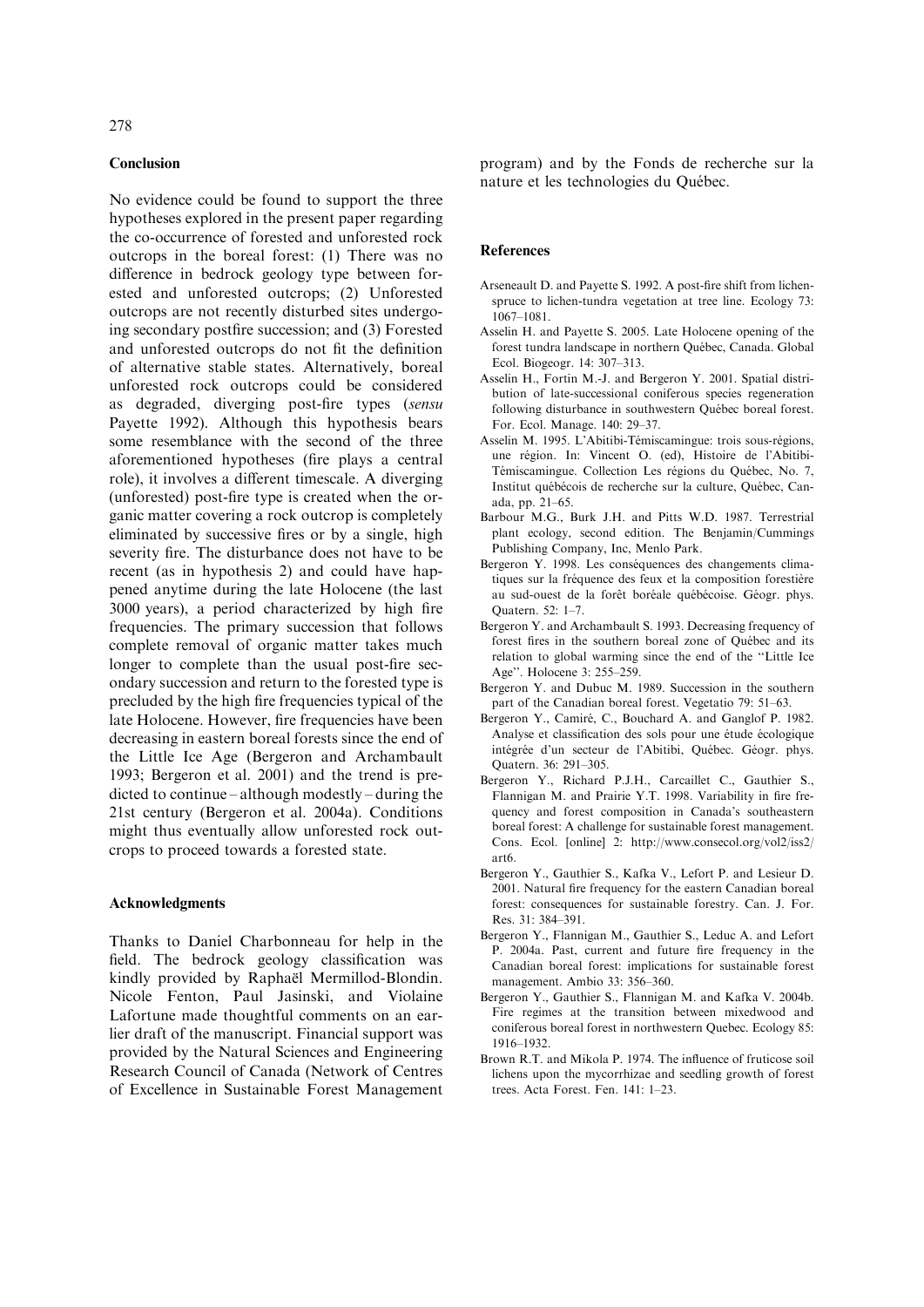- Burbanck M.P. and Platt R.B. 1964. Granite outcrop communities of the Piedmont Plateau in Georgia. Ecology 45: 292–306.
- Burbanck M.P. and Phillips D.L. 1983. Evidence of plant succession on granite outcrops of the Georgia Piedmont. Am. Midl. Nat. 109: 94–104.
- Carcaillet C., Bergeron Y., Richard P.J.H., Fréchette B., Gauthier S. and Prairie Y.T. 2001. Change of fire frequency in the eastern Canadian boreal forests during the Holocene: does vegetation composition or climate trigger the fire regime? J. Ecol. 89: 930–946.
- Catellino P.J., Noble I.R., Slatyer R.O. and Kessell S.R. 1979. Predicting the multiple pathways of plant succession. Environ. Manage. 3: 41–50.
- Chapin F.S., Callaghan T.V., Bergeron Y., Fukuda M., Johnstone J.F., Juday G. and Zimov S.A. 2004. Global change and the boreal forest: Thresholds, shifting states or gradual change? Ambio 33: 361–365.
- Clayden S. and Bouchard A. 1983. Structure and dynamics of conifer-lichen stands on rock outcrops south of Lake Abitibi, Quebec. Can. J. Bot. 61: 850–871.
- Clements F.E. 1916. Plant succession: an analysis of the development of vegetation. Carnegie Institution of Washington, Washington.
- Clements F.E. 1936. Nature and structure of the climax. J. Ecol. 5: 252–284.
- Connell J.H. and Sousa W.P. 1983. On the evidence needed to judge ecological stability or persistence. Am. Nat. 121: 789– 824.
- Cowles S. 1982. Preliminary results investigating the effect of lichen ground cover on the growth of black spruce. Nat. Can. 109: 573–581.
- Environment Canada 2005. Canadian climate normals or averages 1971–2000. [WWW document]. URL http:// www.climate.weatheroffice.ec.gc.ca/climate\_normals
- Fastie C.L. 1995. Causes and ecosystem consequences of multiple pathways of primary succession at Glacier Bay, Alaska. Ecology 76: 1899–1916.
- Frelich L.E. and Reich P.B. 1998. Disturbance severity and threshold responses in the boreal forest. Conserv. Ecol. [online] 2: http://www.consecol.org/vol2/iss2/art7.
- Gajewski K., Payette S. and Ritchie J.C. 1993. Holocene vegetation history at the boreal-forest – shrub-tundra transition in north-western Québec. J. Ecol. 81: 433-443.
- Gaudreau L. 1979. La végétation et les sols des collines Tanginan Abitibi-Ouest, Québec. Études écologiques No. 1, Laboratoire d'écologie forestière, Université Laval, Québec.
- Green D.G. 1982. Fire and stability in the postglacial forests of southwest Nova Scotia. J. Biogeogr. 9: 29–40.
- Grondin P. 1996. Cadre bioclimatique de référence. In: Bérard J.A. and Côté M. (eds), Manuel de foresterie. Les Presses de l'Université Laval, Québec, pp. 148-159.
- Heinselman M.L. 1981. Fire and succession in the conifer forests of northern North America. In West D.C., Shugart H.H. and Botkin D.B. (eds), Forest Succession: Concepts and Application. Springer-Verlag, New York, pp. 374–406.
- Hobbs R.J. 1994. Dynamics of vegetation mosaics: Can we predict responses to global change? Ecoscience 1: 346–356.
- Hocq M. and Verpaelst P. 1994. Les sous-provinces de l'Abitibi et du Pontiac. In: Dubé C. (ed), Géologie du Québec. Les Publications du Québec, MM 94–01, pp. 21–37.
- Houle G. and Filion L. 2003. The effects of lichens on white spruce seedling establishment and juvenile growth in a spruce-lichen woodland of subarctic Ouébec. Écoscience 10: 80–84.
- Houle G. and Phillips D.L. 1989. Seed availability and biotic interactions in granite outcrop plant communities. Ecology 70: 1307–1316.
- Jasinski J.P.P. and Asselin H. 2004. Alternative view on alternative stable states. Front. Ecol. Environ. 2: 10–11.
- Jasinski J.P.P. and Payette S. 2005. The creation of alternative stable states (spruce lichen woodland vs. spruce moss forest) by compounded disturbances in the southeasetrn boreal forest, Québec, Canada. Ecol. Monogr. (in press).
- Keever C., Oosting H.J. and Anderson L.E. 1951. Plant succession on exposed granite of Rocky Face Mountain, Alexander county, North Carolina. Bull. Torrey Bot. Club 78: 401–421.
- Kershaw K.A. 1977. Studies on lichen-dominated ecosystems. XX. An examination of some aspects of the northern boreal lichen woodlands in Canada. Can. J. Bot. 55: 393–410.
- Kruckeberg A.R. 2002. Geology and plant life. The effects of landforms and rock types on plants. University of Washington Press, Washington.
- Larocque I., Bergeron Y., Campbell I.D. and Bradshaw R.H.W. 2003. Fire-induced decrease in forest cover on a small rock outcrop in the Abitibi region of Québec, Canada. Ecoscience 10: 515–524.
- Lilienfein J., Qualls R.G., Uselman S.M. and Bridgham S.D. 2003. Soil formation and organic matter accretion in a young andesitic chronosequence at Mt. Shasta, California. Geoderma 116: 249–264.
- Lynch E.A. 1998. Origin of a park-forest vegetation mosaic in the Wind River Range, Wyoming. Ecology 79: 1320–1338.
- Mallik A.U. 2003. Conifer regeneration problems in boreal and temperate forests with ericaceous understory: role of disturbance, seedbed limitation, and keystone species change. Crit. Rev. Plant Sci. 22: 341–366.
- Mann D.H. and Plug L.J. 1999. Vegetation and soil development at un upland taiga site, Alaska. É $\alpha$  coscience 6: 272–285.
- McVaugh R. 1943. The vegetation of the granitic flatrocks of the southeastern U.S. Ecol. Monogr. 13: 119–165.
- Mueller-Dombois D. and Ellenberg H. 1974. Aims and Methods of Vegetation Ecology. John Wiley & Sons, New York.
- Muller S.D. and Richard P.J.H. 2001. Post-glacial vegetation migration in conterminous Montreal lowlands, southern Quebec. J. Biogeogr. 28: 1169–1193.
- Oosting H.J. and Anderson L.E. 1937. The vegetation of a barefaced cliff in western North Carolina. Ecology 18: 280–292.
- Oosting H.J. and Anderson L.E. 1939. Plant succession on granite rock in eastern North Carolina. Bot. Gaz. 100: 750–768.
- Paine R.T., Tegner M.J. and Johnson E.A. 1998. Compounded perturbations yield ecological surprises. Ecosystems 1: 535– 545.
- Payette S. 1992. Fire as a controlling process in the North American boreal forest. In: Shugart H.H., Leemans R. and Bonan G.B. (eds), A Systems Analysis of the Global Boreal Forest. Cambridge University Press, Cambridge, pp. 144– 169.
- Payette S. and Gagnon R. 1985. Late Holocene deforestation and tree regeneration in the forest-tundra of Québec. Nature 313: 570–572.